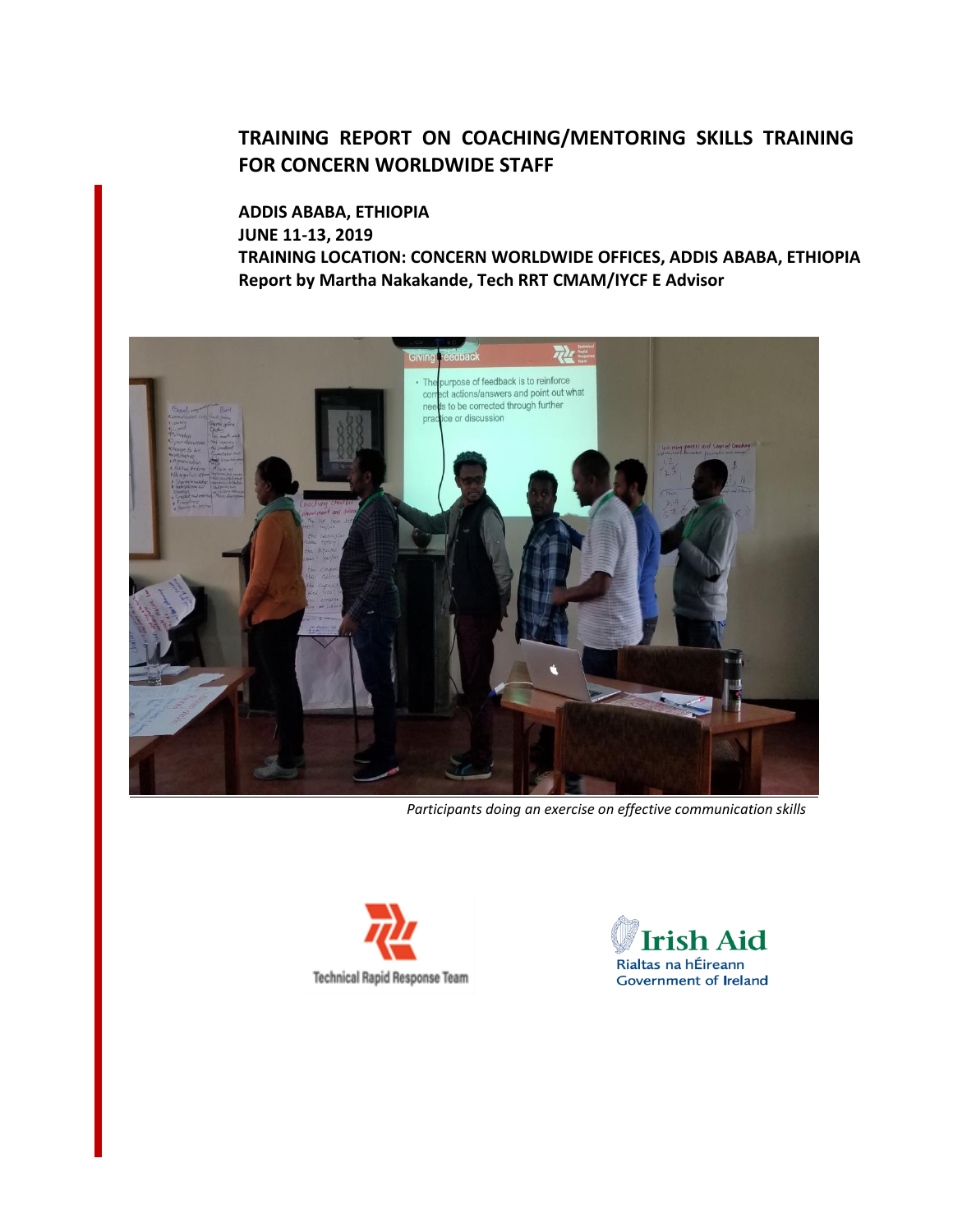# Table of Contents

| <b>ACKNOWLEDGEMENTS</b>                                     | 3  |
|-------------------------------------------------------------|----|
| <b>INTRODUCTION</b>                                         | 4  |
| <b>OBJECTIVES OF THE TRAINING</b>                           | 4  |
| <b>PARTICIPANTS</b>                                         | 5  |
| <b>TRAINING METHODS</b>                                     | 5  |
| <b>SCOPE OF THE TRAINING</b>                                | 5  |
| DAY <sub>1</sub>                                            | 5  |
| DAY <sub>2</sub>                                            | 7  |
| DAY <sub>3</sub>                                            | 8  |
| <b>CONCLUSION</b>                                           | 9  |
| <b>ANNEXES</b>                                              | 10 |
| <b>ANNEX 1: TRAINING AGENDA</b>                             | 10 |
| ANNEX 2: LIST OF TOOLS AND HANDOUTS NEEDED FOR THE TRAINING | 10 |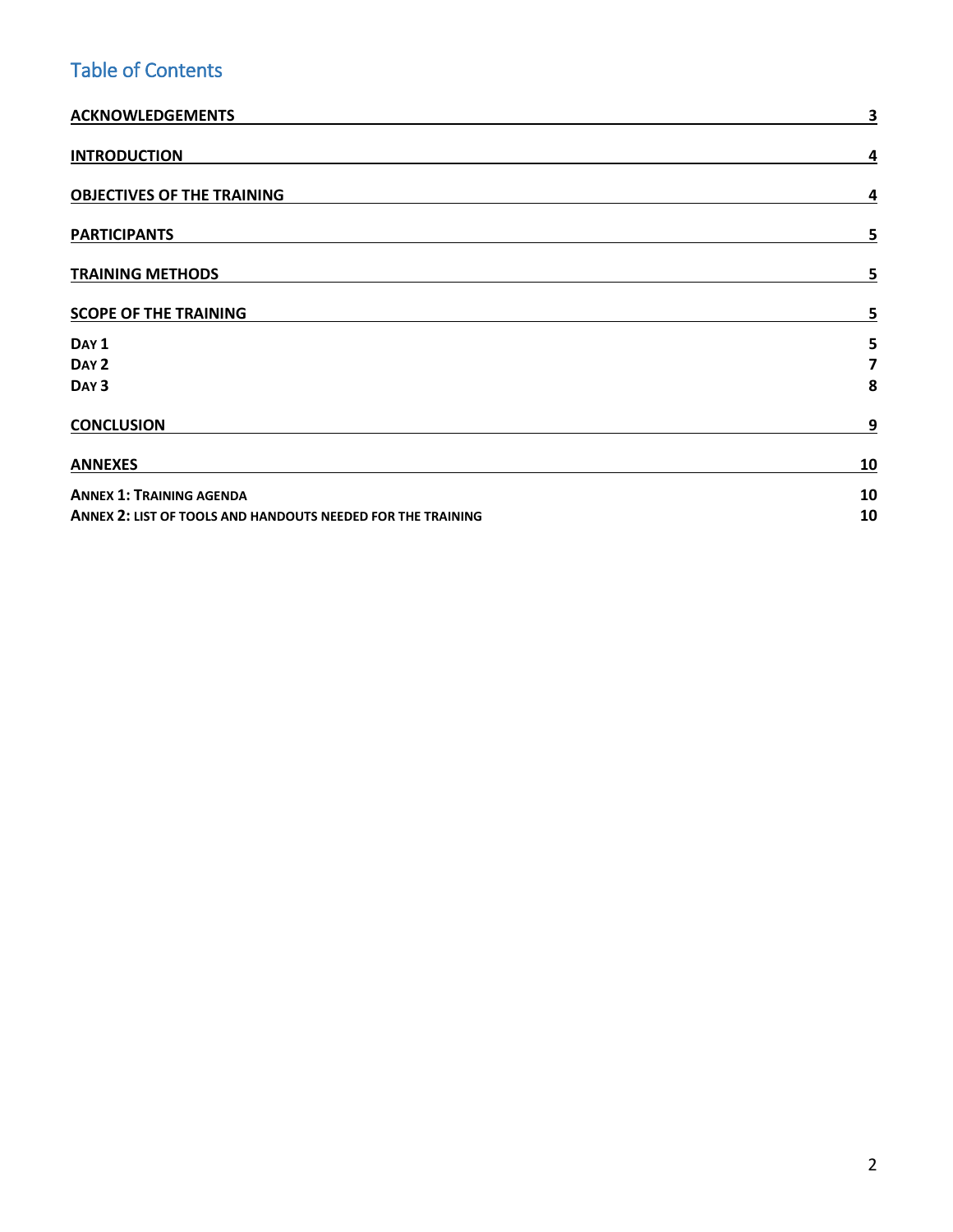## <span id="page-2-0"></span>Acknowledgements

The Technical Rapid Response Team (Tech RRT) would like to thank Concern Worldwide, Ethiopia and especially to the Nutrition Advisor, Nicky Dent, who ensured that the training was realized right from requesting for Tech RRT support, preparation for the Tech RRT advisor's deployment into the country and facilitation of all that was necessary to have the training completed. Thanks to the participants in the workshop from the different departments and regions for their involvement in the training, focus and support thus ensuring the objectives of the training were achieved. Acknowledgement to Irish Aid for the provision of funds to Tech RRT and Concern Worldwide that enabled this training to be accomplished.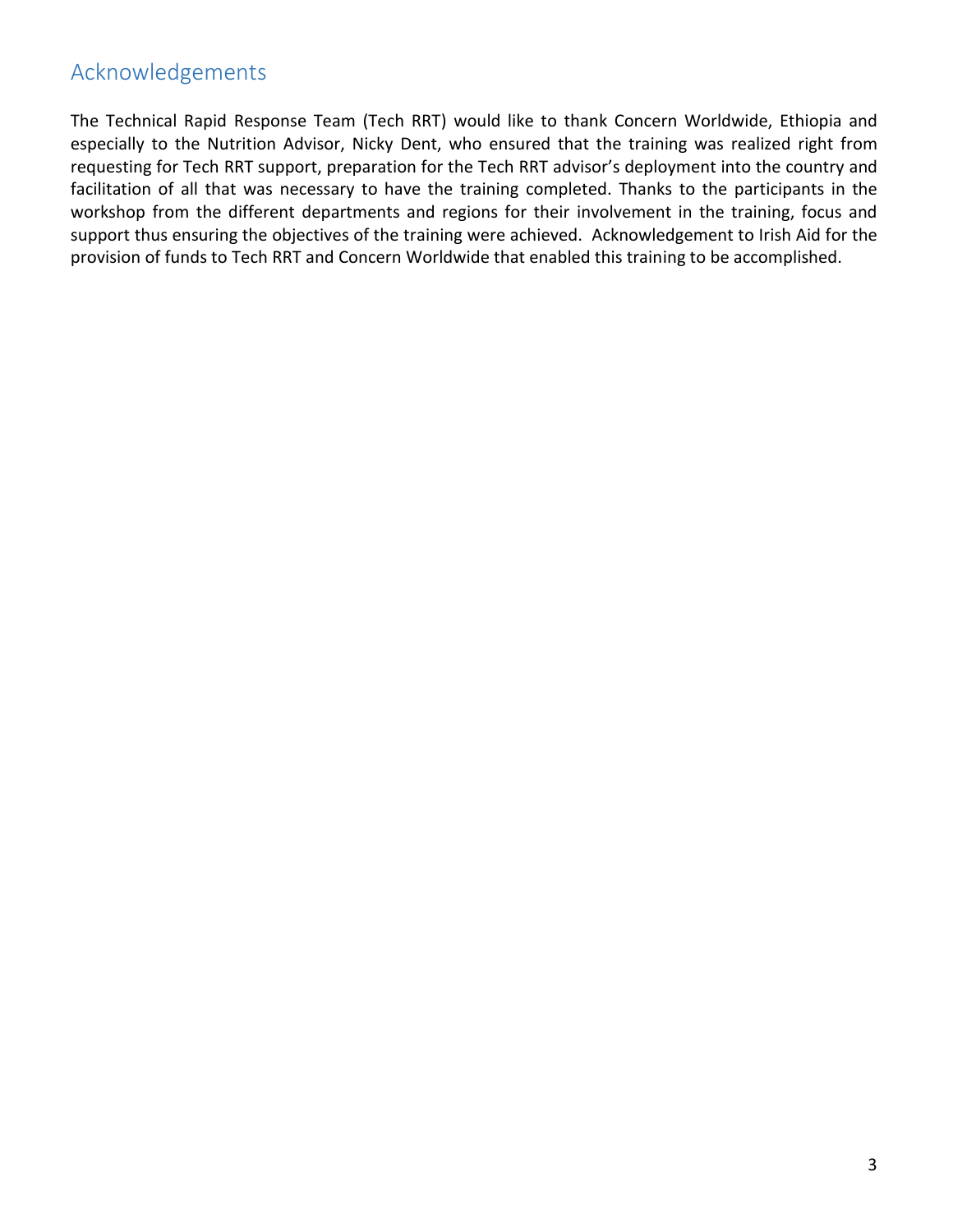## <span id="page-3-0"></span>**Introduction**

Concern Worldwide has been working in Ethiopia since 1973 providing emergency response, and currently long-term development and resilience building programmes, targeted at the extreme poor in selected woredas in up to eight of the nine regions of the country among which is health systems strengthening (HSS) for the nutrition sector. One such project is the CMAM Surge pilot project and working with Government health workers to identify key bottlenecks in systems. There is a tendency to resolve system problems with NGO staff or funds and to not look at local problem solving or more sustainable solutions. This shows that there is still need to shift more from a "substituting" to "supporting" and ultimately "strengthening" approach as outlined in HSS guides.

One of the strengths of Concern is the committed and experienced staff with a diverse array of skills and competences. To fulfil the current Country Strategic Plan, Concern recognizes the need to continue to enhance the capacities of staff through training and development opportunities to increase their ability to support local problem solving through improving mentoring and coaching skills. In 2017 the Concern emergency team facilitated bringing one expert from the Technical Rapid Response Team (Tech RTT) to conduct a needs assessment followed by a Trainer of Trainers in coaching skills. The training methodology was highly appreciated by trainees, by regional counterparts who participated and by federal counterparts during debriefings, but was never cascaded on to partners due to various logistical and security constraints. In addition, the CMAM surge work also led to the recommendation to *"strengthen mentoring to reinforce capacity and encourage continuous learning"* during an external midterm review conducted by the Centre for Humanitarian Change (CHC).

## <span id="page-3-1"></span>Objectives of the training

The **overall objective** of coaching skills training was to build the capacity of key technical staff of Concern Worldwide Ethiopia on effective coaching/mentoring skills that are to be incorporated into routine supervision and facilitate the cascading of the training in the different regions.

The **specific objectives** of coaching include:

- Better understand the concepts of coaching and how to incorporate them into supervision visits
- Identify learning resources and tools that can be used during coaching and action plan development at facility level
- **EXECT** Learn the 4-step coaching process and how to implement each step
- Develop effective communication skills for conducting supervision and coaching
- Develop an implementation plan at individual and team level of the skills learned.

The **expected outcome** of the training was to ensure effective transfer of knowledge on coaching skills so as to have technical staff members that are confident and competent to support and improve the quality of CMAM services and increase their ability to support local problems solving through sustainable approaches. This was the first of 3 trainings planned. The remaining 2 trainings will be carried out at regional level.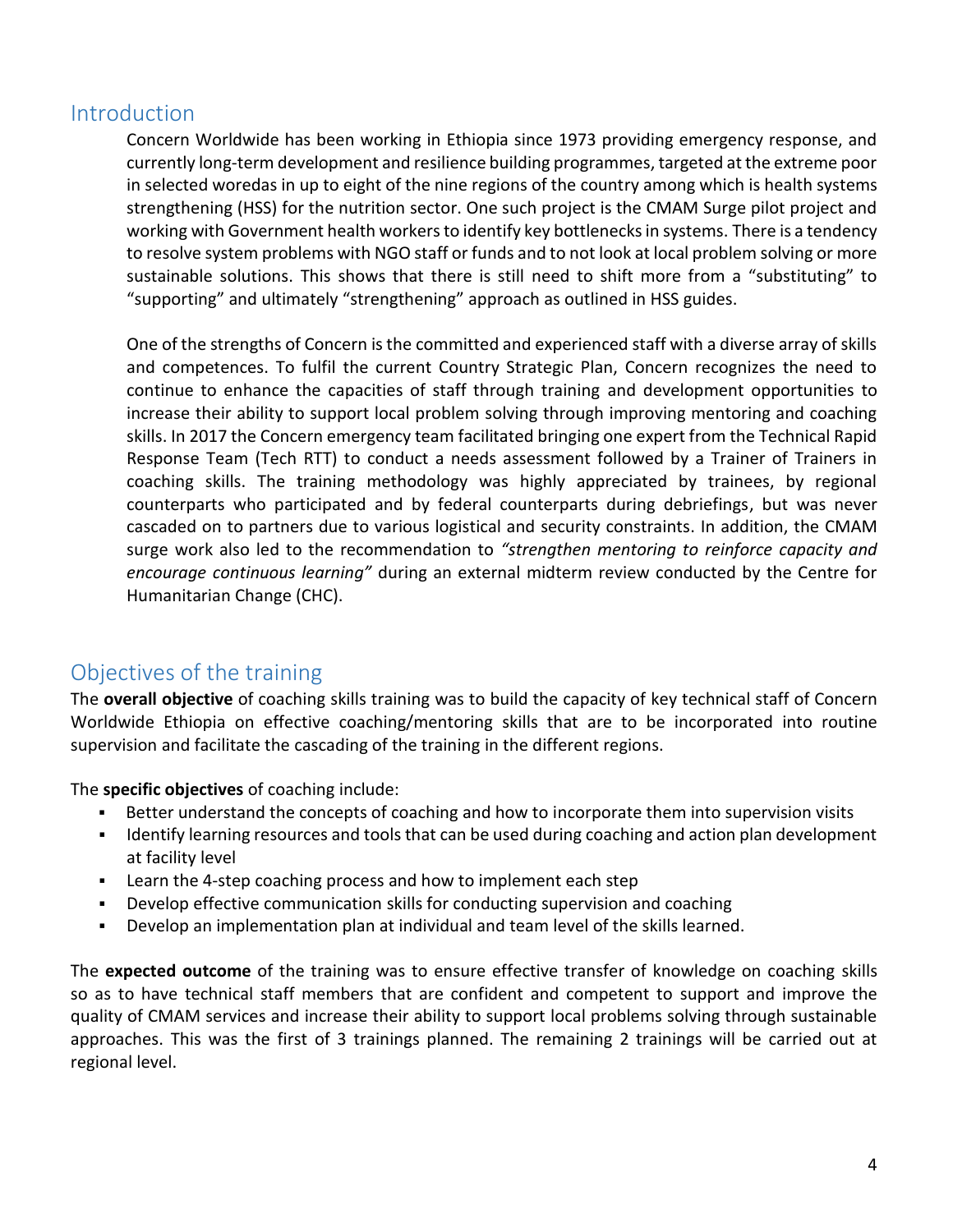## <span id="page-4-0"></span>Participants

There were 12 participants of whom 10 were male and 2 were female from Concern Worldwide (one participant was from International Medical Corps (IMC)). The participants included those from the nutrition and WASH programmes based at Addis Ababa and regional levels as shown in the table below.

| #              | Name of participant        | <b>Position</b>                                     |
|----------------|----------------------------|-----------------------------------------------------|
| 1              | Solomon Belete Tsegaye     | <b>CMAM Surge Officer - Amhara</b>                  |
| $\overline{2}$ | Belachew Adugna Debele     | Community Preparedness for Acute Malnutrition in    |
|                |                            | Amhara (CPAMA) Project Manager                      |
| 3              | Desta Zeweldi Ngusse       | <b>Nutrition Project Manager - Tigray</b>           |
| 4              | Solomon Assresie Chanyalew | CPAMA Project Manager - Delanta, Amhara             |
| 5              | Gebeyehu Moges Shumeti     | CPAMA Project Manager- Dessie Zuria, Amhara         |
| 6              | Wondwosen Admasu Fantaye   | WASH Project Manager - Amhara                       |
| 7              | Nazrawit Yohannes Mamo     | Health and Nutrition Coordinator - IMC              |
| 8              | Zewdu Woldemariam Kelbe    | <b>Nutrition Project Manager - Gambella</b>         |
| 9              | Sosina Kassie Tessema      | <b>IYCF Team Leader - Gambella</b>                  |
| 10             | Abdi Yusuf Ahmed           | Nutrition, Monitoring and Surveys Technical Officer |
| 11             | Ayalnesh Megra Hunde       | <b>IYCF, SBCC Specialist</b>                        |
| 12             | Demisachew Getahun         | <b>WASH Coordinator</b>                             |

## <span id="page-4-1"></span>Training methods

Various methods were used. To engage the participants, many of the sessions were participant-led with a lot of group work, brainstorming, role plays, individual sessions, small groups discussions and plenaries. The programme's strengths and weaknesses discussion was facilitated by one of the participants who had attended the first training in 2017 (Abdi). Case studies were utilized to bring the learning closer to what is really experienced in the field. The video on coaching shown at the beginning of day 1 was an eye opener and set the tone for what knowledge each participant was looking out for throughout the training. The PowerPoint presentations were done to affirm the already suggested answers and discussion on each session. A mock-up Outpatient Therapeutic Programme (OTP) session was arranged in place of a field practical to enable participants to exercise the 4-step coaching process and in all the case studies the participants had to review and come up with the strengths and challenges, action plan and a way for commitment and follow-up.

## <span id="page-4-2"></span>Scope of the training

The training took place in 3 days (11-13 June 2019) with activities beginning by 8:30am and ending at 5:00pm. The training began with introductions and setting the pace for the training and expectations from the participants and a presentation from the nutrition advisor on how the training is key to the on-going projects.

### <span id="page-4-3"></span>Day 1

Day 1 entailed: introductions to the training, introduction to coaching, current programme strengths and challenges, benefits of coaching, coaching techniques and the introduction to the coaching process in addition to facilitation skills.

❖ During the discussion on programme strengths and challenges the following was the outcome: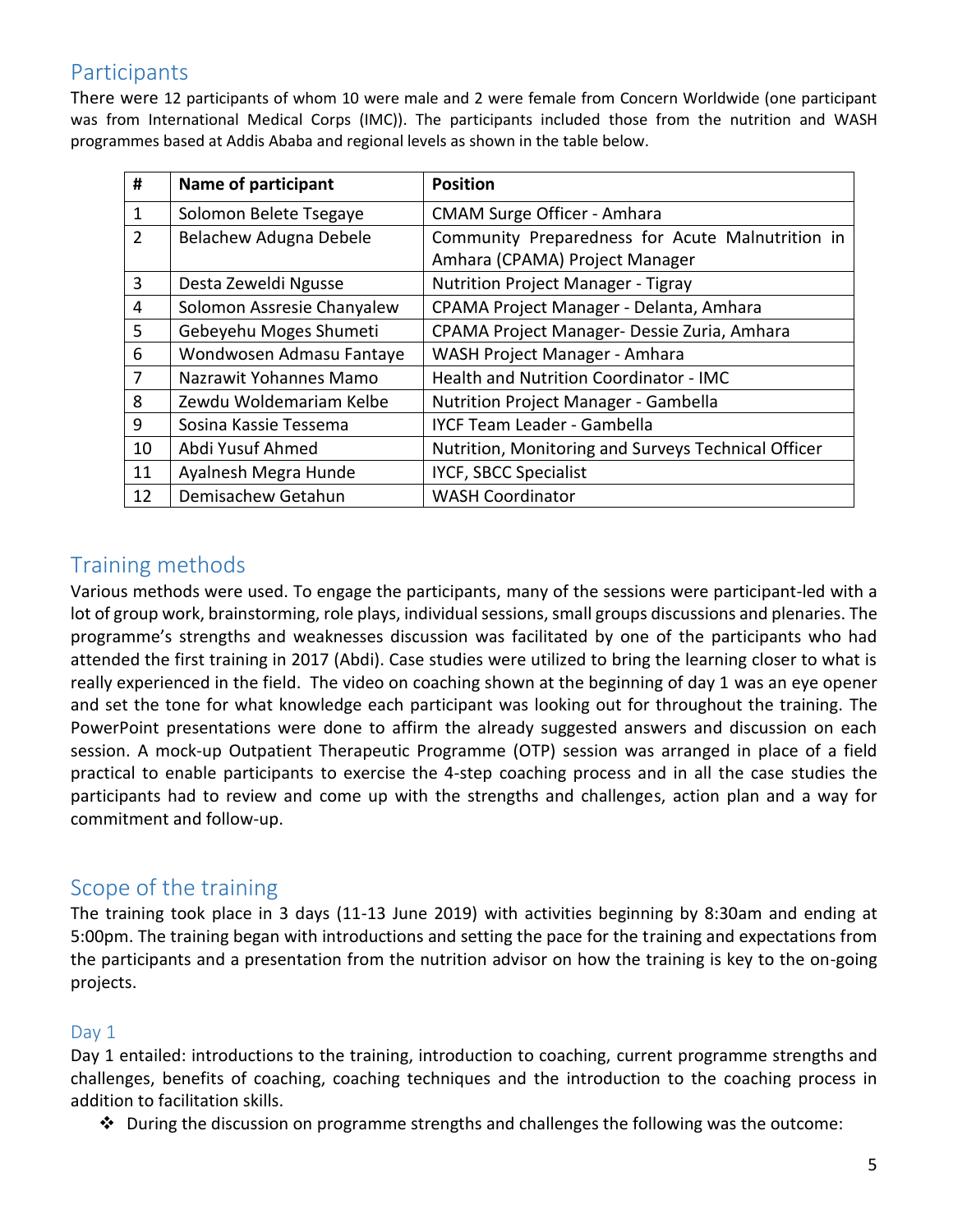#### **Strengths**

- Acceptability of the services
- Coverage
- Commitment from the staff
- Timely submission of reports
- Standard reporting formats
- Following the national protocols and
- Knowledge of WASH

### **Challenges**

- Limited staffing
- Shortage of nutrition supplies-inconsistency, transportation etc.

The group work and plenary on the definition of coaching and supervision brought out key points as shown in the picture below; supervision is complete if coaching is done, supervision involves a human touch.

Process or activity ?? QUOTES It should not be JUST an "Coaching is actively involving activity... love it, make it pussoral<br>want to see change not just good<br>Indicators" to rather than asking & telling" FOCUSOR Human Komforent Galt you be a little of Coachee is an K Jack H - Coaching is the process of<br>individuals to unpower the empire adult like you - be iespecture<br>"It's a learning experience"<br>for me "too! forme" tido his work property "I small do able, actions" "We do coaching We 11 do able, actions of the challenge of the challenge of the challenge of the challenge can do everything "Coaching is ensuing quicking Coaching is beyond fead more Commitment Control Canal Canal  $\circledcirc$ A Level 5

*Reflections from the participants about their understanding of coaching*

- ❖ Overall the participants were able to learn (and shared real experiences):
	- Coaching is aimed at empowering individuals to do their best, is about engaging with the person being supervised and there has to be an actionable plan
	- Supervision as is done is usually just an activity to see if everything is done correctly and realized that most of the time what is done is fault finding
	- When coaching is done as part of supervision, actions are planned to address challenges
	- The qualities of a good facilitator. In addition to those presented, they mentioned qualities including motivation, communication skills, innovation, positive attitude, ability to delegate, understanding, willingness to share knowledge, open discussions etc.
	- Coaching techniques: one of the participants mentioned that the best way to recall these is to know that all the human senses have to be utilized (see, hear, do, say, read, write)
	- The benefits of coaching are to the health worker and the supervisor and noted that coaching also benefits the supporting organization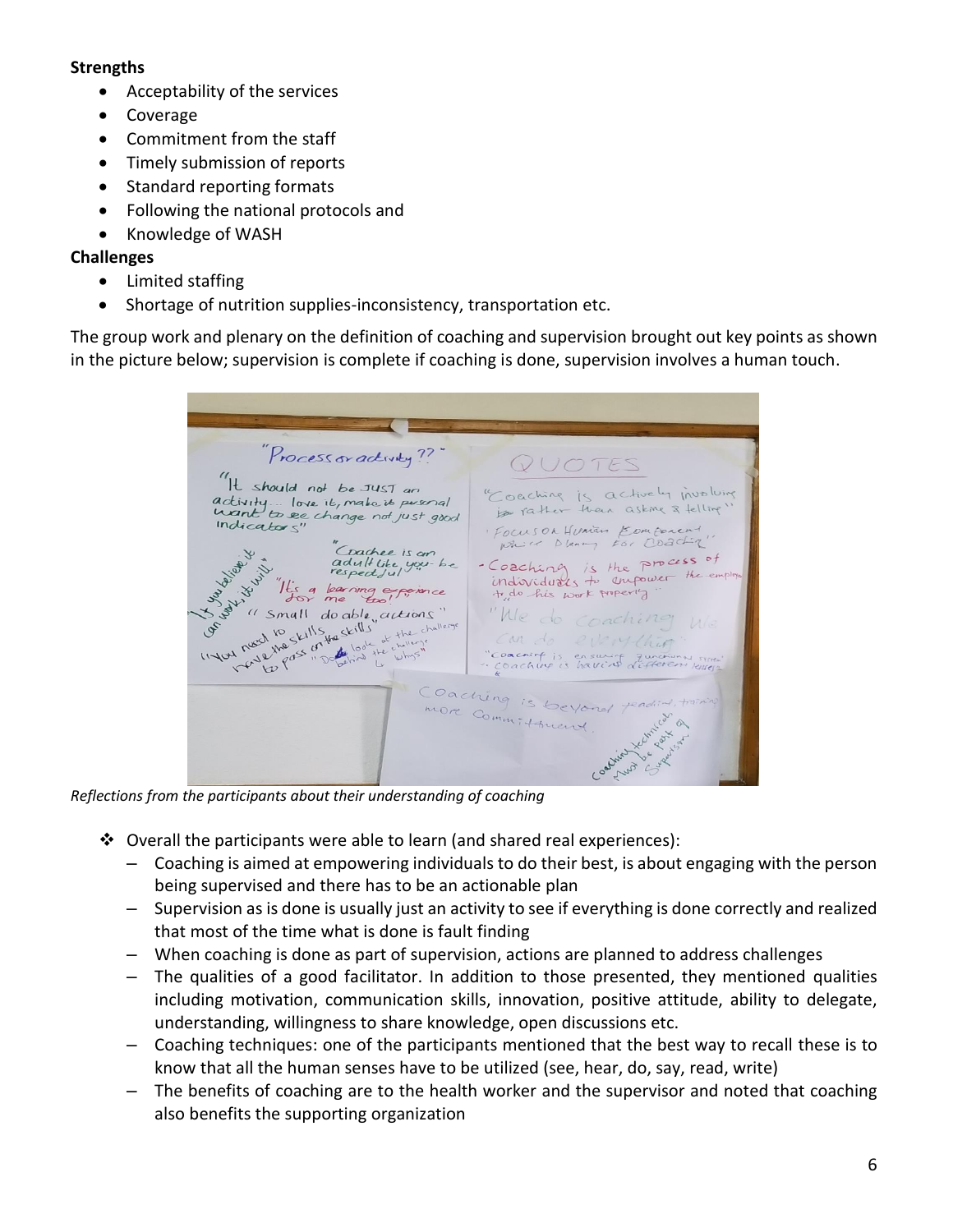### <span id="page-6-0"></span>Day 2

Day 2 included the coaching process, adult learning skills and effective communication, case studies and the OTP mock-up.

 $\dots$  The 4-step coaching process was the main focus on this day. Participants were shown the 4 steps and received explanation with examples on each step. Case studies of various scenarios were practiced as a whole group, in smaller groups and individually. The 4-step process is explained below in detail.



*4-Step Coaching Model*

### **Step 1: Introduce Yourself and Observe Work**

- **Purpose:** Create an understanding between the team and the coach about what is happening
- **Take time:** Spend time following the flow of work in the health facility look at the patients and their files, observe a feeding, observe the environment

### **Step 2: Identify Strengths and Areas for Improvement**

- Look at what is working well and encourage the team to continue the good work
- Note the areas of improvement that you have observed
- Fill out "Strengths and Areas for Improvement" sheet

### **Step 3: Initiate a Plan**

- Work with the team to discuss solutions to the challenges
- Apply tactics to improve performance using tools, policies and procedures as methods of coaching
- Work with the team to complete the "On the Job Coaching Action Plan" Sheet
- Turn challenges into actions
	- ➢ **Challenge:** hardship or problem; needing effort or skill to overcome
	- ➢ **Goal:** The desired result
	- ➢ **Action:** the process of doing something to achieve the goal
	- ➢ **Look at the challenge**
		- What change do we want to see?
		- What steps need to be taken to see that change?

### **Step 4: Get a Commitment and Follow-up**

- Just because a plan is developed doesn't mean the team will follow through
- Initiate the first step with the team
- Set a follow-up meeting and schedule telephone check in
- Make yourself available for follow up and any questions that arise
- Be persistent, put in the time needed and follow through on what you say you will do (establish Confidence)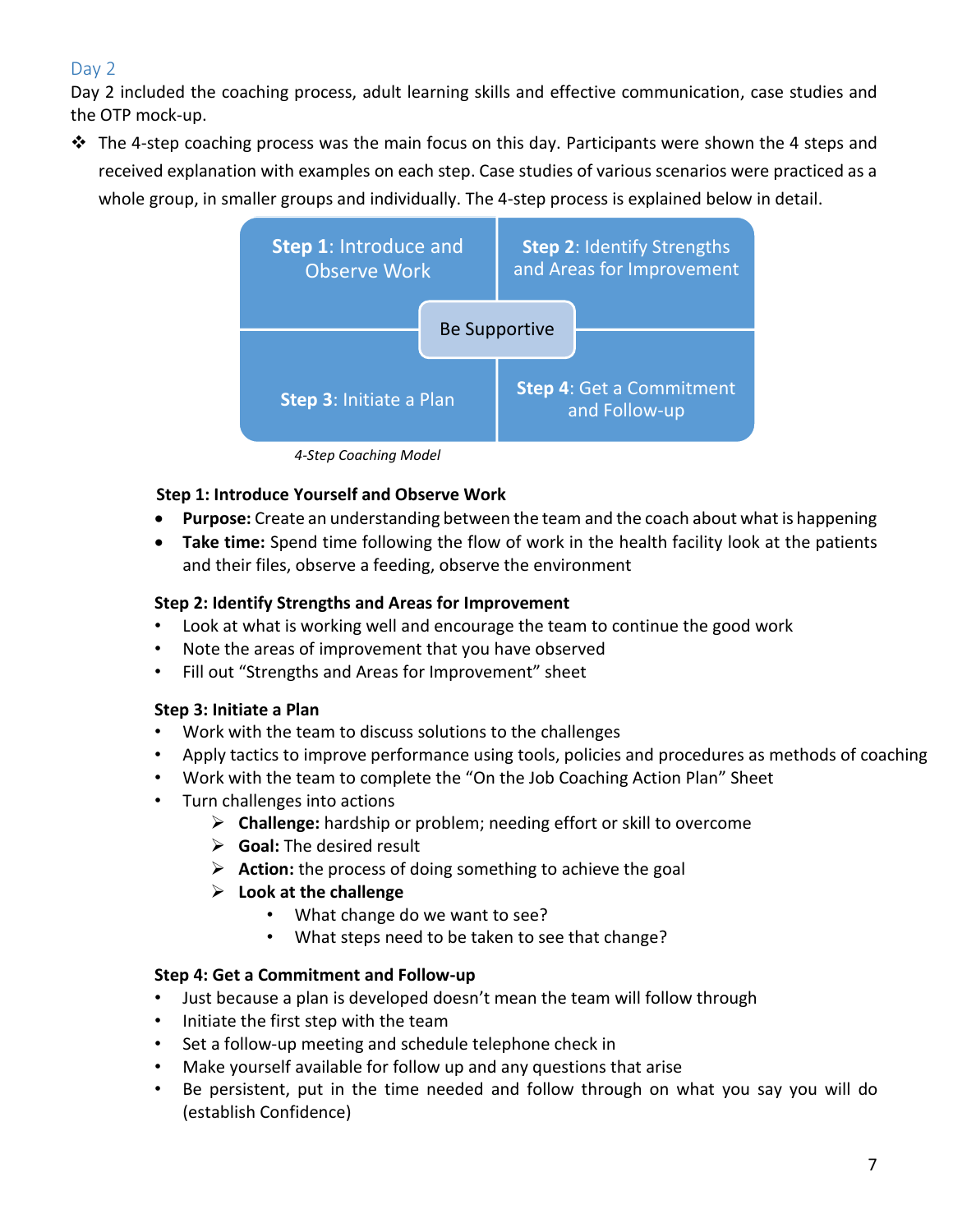- ❖ The **adult learning session** looked at the definition of adult learning, principles, the adult learning process and common barriers to adult learning. Though group work, the participants were able to contextualize the barriers to adult learning and suggest solutions on how they can be overcome.
	- ❖ Using the **origami game** (where a piece of paper was given to each participant and asked to fold it based on instructions for the facilitator with their eyes closed and then asked to open their eyes afterwards and realize that each came up with a different shape) paved the way for a discussion on effective communication. This resulted in the understanding that effective communication occurs when the coach/facilitator listens, observes, questions, clarifies and gives feedback. The cone of learning emphasized the need to utilize the various coaching techniques.
	- ❖ Two scenarios were played out during the **OTP mock-up exercise**. One where the OTP staff were not welcoming and receptive and the OTP was dirty and lacked the basic items to run an OTP and another where the staff were welcoming and had the basic items for the OTP. The volunteering supervisor had to go through the whole 4-step process. In the plenary, the participants had many observations including:
		- The need for proper planning prior to the visit
		- Discussion with the health worker is better than telling him what to do
		- A good introduction creates rapport thus making the process easier and more engaging
		- To go through all the steps requires time
		- It is better to prioritize the challenges and focus on those where change can be seen easily
		- Follow up is important
		- Challenges that may not be addressed immediately should also be followed up.

### <span id="page-7-0"></span>Day 3

The third and final day entailed facilitation skills, more case studies, review of the whole training and developing a plan with emphasis on what each participant would do based on what they had learned.

- ❖ The **facilitation skills session** focused on understanding of the qualities of a good facilitator, how to be a good public speaker, leading a discussion and dealing with the different types of participants. Through the questions, the presentation, experience sharing and group work; participants received and learned the following:
	- Definition is about helping "to make easy" or "ease a process", guiding and ensuring full participation
	- Focus is on the group not the facilitator
	- Good facilitation skills ensure that coaching is effective
	- The public speaking practice showed the importance for preparation, engagement of the people through gestures, intonation and clarity
	- During the session on leading a discussion, participants practiced how to ask open-ended instead of close-ended questions, give feedback and seeking clarity
	- In groups, participants discussed the different types of challenging participants- the quiet, dominant, experts, rambling, the clown and distracted. The discussion looked at the definition of each type and how to deal with them.
- ❖ As a culmination of the training, participants grouped themselves according to project and region supported and agreed on some actions to implement as soon as possible as indicated in the table.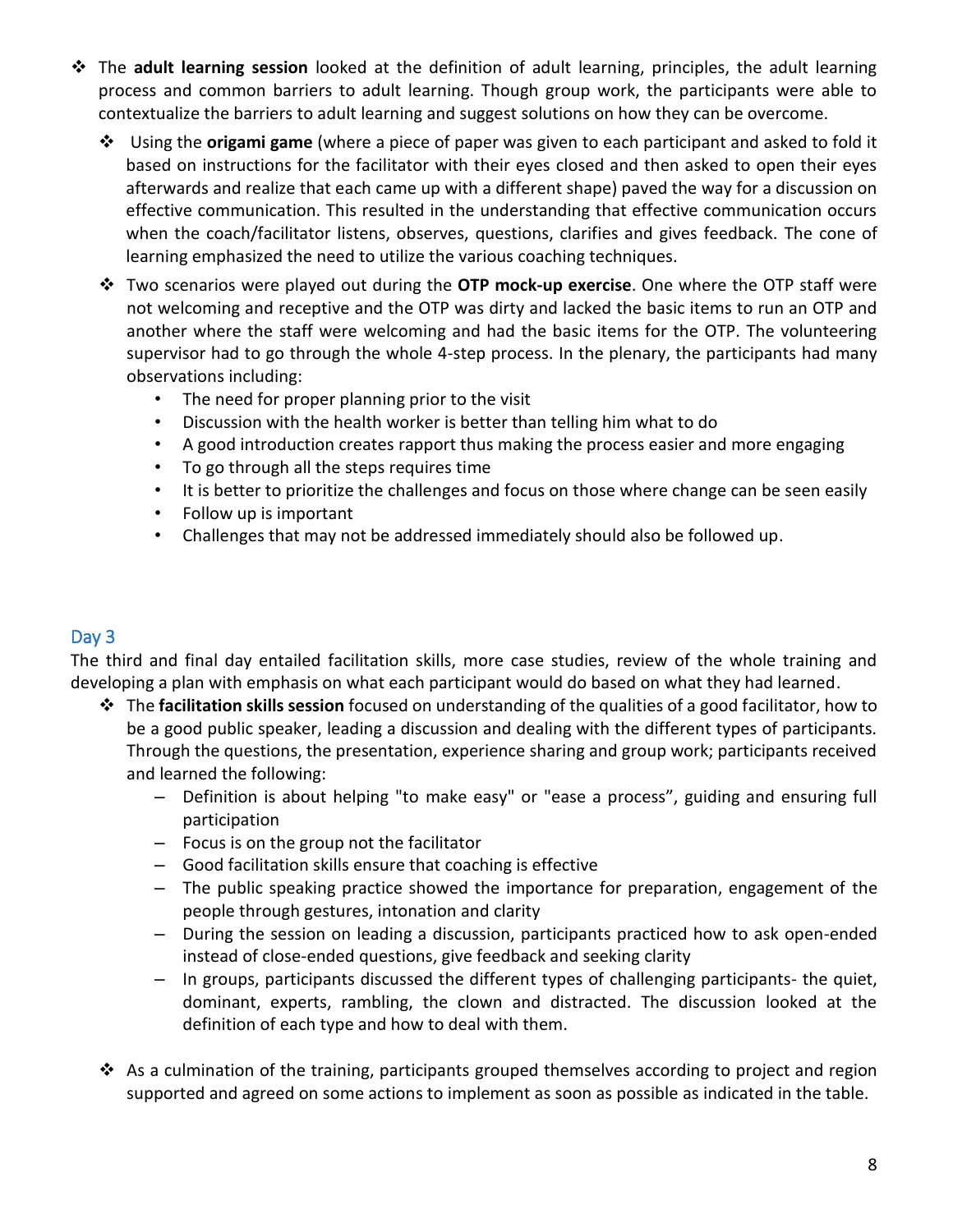| <b>Possible actions for</b><br>Area |                                  | <b>Timelines</b> | <b>Support needed</b>           |
|-------------------------------------|----------------------------------|------------------|---------------------------------|
|                                     | implementation                   |                  |                                 |
| Gambella                            | Train 21 staff-formal 2-day      | July 19          | tools,<br><b>Training</b>       |
|                                     | training                         |                  | facilitators<br>from<br>the     |
|                                     |                                  |                  | team trained today              |
| Amhara                              | 1-day orientation to the staff   | End of June      | The training tools              |
|                                     | on coaching/mentoring skills     | 19               |                                 |
|                                     | Share the necessary ppt and      |                  |                                 |
|                                     | other documents with key         |                  |                                 |
|                                     | staff-officers and managers      | End of June      |                                 |
|                                     | that did not attend the training | 19               |                                 |
| <b>Tigray</b>                       | Integrate some aspects of the    | <b>July 19?</b>  | Tech RRT to review the          |
|                                     | coaching/mentoring training      |                  | presentations/aspects           |
|                                     | into the planned nutrition-      |                  | coaching<br>on.                 |
|                                     | sensitive training and the       |                  | incorporated into the           |
|                                     | gender training                  |                  | nutrition-sensitive             |
|                                     |                                  |                  | training package                |
| Somali                              | 1-day<br>orientation<br>on       | To be decided    | Orientation training to         |
|                                     | coaching/mentoring skills        |                  | be provided by Tech             |
|                                     | Abdi/ Annie/Demisachew to        |                  | <b>RTT</b><br>with<br>nutrition |
|                                     | review coaching tools for the    |                  | advisor                         |
|                                     | team in Somali region            |                  |                                 |

## <span id="page-8-0"></span>Conclusion

The training ended successfully and the participants appreciated the training with most scoring the training on a scale of 0 to 5, at 5 or "very satisfied" and a few at 4 for "satisfied". Participants found all parts of the training interesting with most appreciating the 4-step coaching, adult learning skills, the case studies and training approach. Some participants mentioned that the adult education session needs to be refined to be broader and more participatory and more details added to the topics. All participants said they had learned something new and would apply what they had learnt including allocating more time during supervision so as to do coaching, commitment and follow-up, direct application of all the 4 steps, further reading and orientation to the staff on the ground. Results from the training evaluation are in the table below:

| <b>Aspect evaluated</b>                     | <b>Score</b>                         |
|---------------------------------------------|--------------------------------------|
| Overall satisfaction with the training      | 83% very satisfied, 17% satisfied    |
| Clear definition of the training objectives | 92% very satisfied, 8 % satisfied    |
| Context organization and ease to follow     | 92% very satisfied, 8 % satisfied    |
| Sufficiency of time allocated               | 67% very satisfied, 16.5% satisfied, |
|                                             | 16.5% somewhat satisfied             |
| Allowing participants to ask question       | 83% very satisfied, 17% satisfied    |

The Nutrition Advisor received a draft guide for quick orientation on coaching skills to be used in cases where it is not possible to do a full training. In addition, a 2 days training package that includes presentation, cases, handouts and the agenda were provided and these are to be shared among the participants.